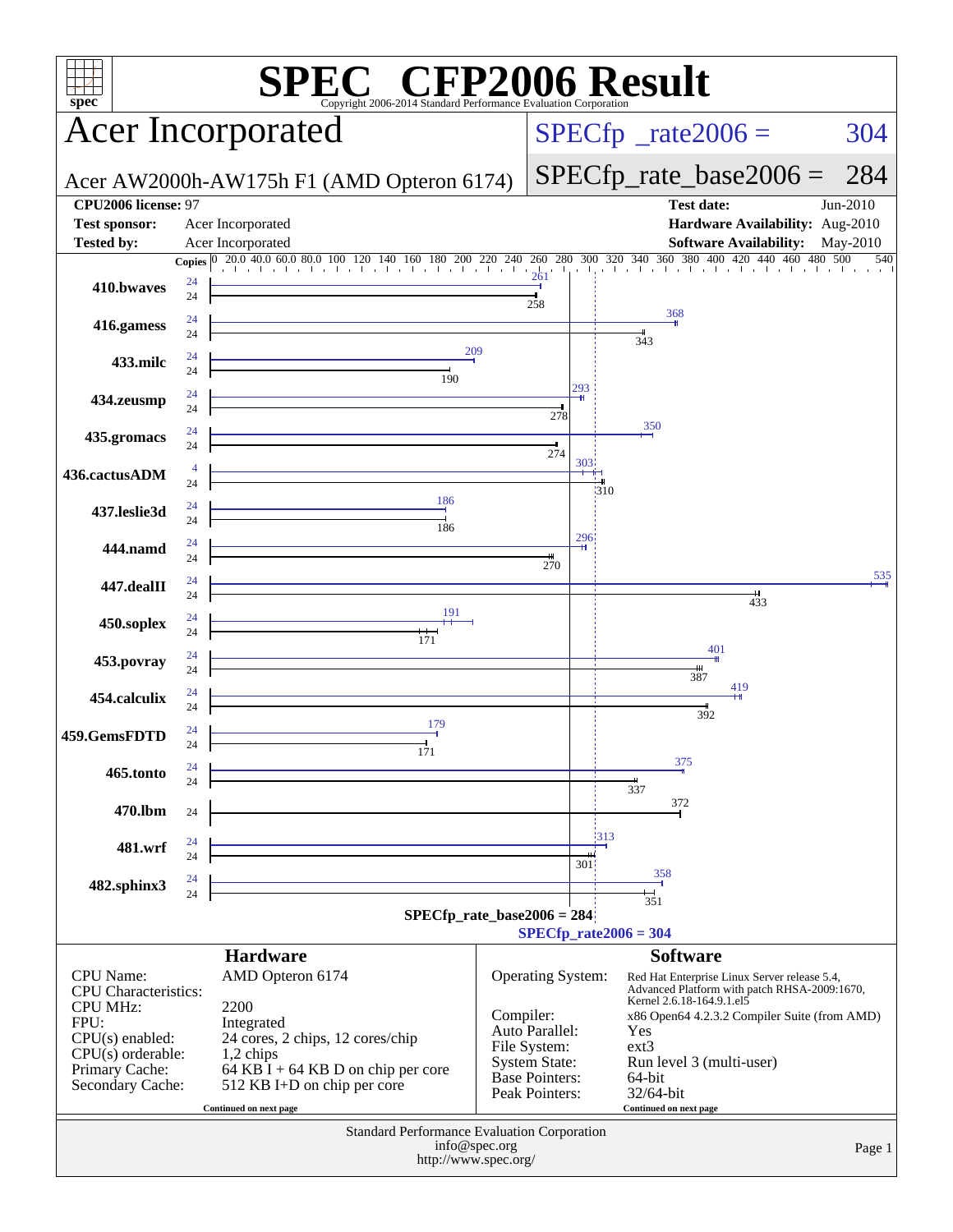

# Acer Incorporated

### $SPECTp_rate2006 = 304$

### Acer AW2000h-AW175h F1 (AMD Opteron 6174)

[SPECfp\\_rate\\_base2006 =](http://www.spec.org/auto/cpu2006/Docs/result-fields.html#SPECfpratebase2006) 284

**[CPU2006 license:](http://www.spec.org/auto/cpu2006/Docs/result-fields.html#CPU2006license)** 97 **[Test date:](http://www.spec.org/auto/cpu2006/Docs/result-fields.html#Testdate)** Jun-2010 **[Test sponsor:](http://www.spec.org/auto/cpu2006/Docs/result-fields.html#Testsponsor)** Acer Incorporated **[Hardware Availability:](http://www.spec.org/auto/cpu2006/Docs/result-fields.html#HardwareAvailability)** Aug-2010 **[Tested by:](http://www.spec.org/auto/cpu2006/Docs/result-fields.html#Testedby)** Acer Incorporated **[Software Availability:](http://www.spec.org/auto/cpu2006/Docs/result-fields.html#SoftwareAvailability)** May-2010 [L3 Cache:](http://www.spec.org/auto/cpu2006/Docs/result-fields.html#L3Cache) 12 MB I+D on chip per chip, 6 MB shared / 6 cores<br>Other Cache: None [Other Cache:](http://www.spec.org/auto/cpu2006/Docs/result-fields.html#OtherCache) [Memory:](http://www.spec.org/auto/cpu2006/Docs/result-fields.html#Memory) 64 GB (16 x 4 GB DDR3-1333 RDIMM) [Disk Subsystem:](http://www.spec.org/auto/cpu2006/Docs/result-fields.html#DiskSubsystem) 1 x 320 GB SATA, 7200 RPM [Other Hardware:](http://www.spec.org/auto/cpu2006/Docs/result-fields.html#OtherHardware) None [Other Software:](http://www.spec.org/auto/cpu2006/Docs/result-fields.html#OtherSoftware) binutils 2.18

**[Results Table](http://www.spec.org/auto/cpu2006/Docs/result-fields.html#ResultsTable)**

| Results Tavic    |               |                                                                                                          |       |                |            |                |                 |                |                |              |                |              |                |              |
|------------------|---------------|----------------------------------------------------------------------------------------------------------|-------|----------------|------------|----------------|-----------------|----------------|----------------|--------------|----------------|--------------|----------------|--------------|
|                  | <b>Base</b>   |                                                                                                          |       |                |            |                | <b>Peak</b>     |                |                |              |                |              |                |              |
| <b>Benchmark</b> | <b>Copies</b> | <b>Seconds</b>                                                                                           | Ratio | <b>Seconds</b> | Ratio      | <b>Seconds</b> | Ratio           | <b>Copies</b>  | <b>Seconds</b> | <b>Ratio</b> | <b>Seconds</b> | <b>Ratio</b> | <b>Seconds</b> | <b>Ratio</b> |
| 410.bwayes       | 24            | 1264                                                                                                     | 258   | 1270           | 257        | 1266           | 258             | 24             | 1250           | 261          | 1249           | 261          | 1248           | 261          |
| 416.gamess       | 24            | 1368                                                                                                     | 343   | 1372           | 342        | 1368           | 344             | 24             | 1277           | 368          | 1279           | 368          | 1273           | 369          |
| 433.milc         | 24            | 1164                                                                                                     | 189   | 1162           | <b>190</b> | 1162           | <b>190</b>      | 24             | 1056           | 209          | 1056           | 209          | 1059           | 208          |
| 434.zeusmp       | 24            | 786                                                                                                      | 278   | 783            | 279        | 784            | 278             | 24             | 745            | 293          | 747            | 292          | 740            | 295          |
| 435.gromacs      | 24            | 627                                                                                                      | 273   | 625            | 274        | 624            | 275             | 24             | 490            | 350          | 503            | 341          | 490            | 350          |
| 436.cactusADM    | 24            | 925                                                                                                      | 310   | 920            | 312        | 926            | 31 <sub>0</sub> | $\overline{4}$ | 158            | 303          | 154            | 309          | 162            | 295          |
| 437.leslie3d     | 24            | 1211                                                                                                     | 186   | 1212           | 186        | 1211           | <b>186</b>      | 24             | 1212           | 186          | 1214           | 186          | 1211           | 186          |
| 444.namd         | 24            | 718                                                                                                      | 268   | 710            | 271        | 712            | 270             | 24             | 655            | 294          | 650            | 296          | 647            | 297          |
| 447.dealII       | 24            | 632                                                                                                      | 435   | 633            | 433        | 637            | 431             | 24             | 514            | 535          | 525            | 523          | 513            | 536          |
| $450$ .soplex    | 24            | 1209                                                                                                     | 166   | 1167           | 171        | 1115           | <b>179</b>      | 24             | 1084           | 185          | 1049           | 191          | 965            | 207          |
| $453$ .povray    | 24            | 332                                                                                                      | 385   | 330            | 387        | 328            | 389             | 24             | 319            | 401          | 320            | 399          | 318            | 402          |
| 454.calculix     | 24            | 503                                                                                                      | 394   | 505            | 392        | 505            | 392             | 24             | 473            | 419          | 471            | 420          | 477            | 415          |
| 459.GemsFDTD     | 24            | 1486                                                                                                     | 171   | 1493           | 171        | 1489           | 171             | 24             | 1424           | 179          | 1418           | 180          | 1423           | 179          |
| 465.tonto        | 24            | 699                                                                                                      | 338   | 700            | <u>337</u> | 704            | 335             | 24             | 630            | 375          | 632            | 374          | 630            | 375          |
| 470.lbm          | 24            | 887                                                                                                      | 372   | 888            | 371        | 887            | 372             | 24             | 887            | 372          | 888            | 371          | 887            | <u>372</u>   |
| 481.wrf          | 24            | 896                                                                                                      | 299   | 890            | 301        | 883            | 303             | 24             | 857            | 313          | 857            | 313          | 856            | 313          |
| 482.sphinx3      | 24            | 1332                                                                                                     | 351   | 1362           | 343        | 1333           | 351             | 24             | 1307           | 358          | 1309           | 357          | 1307           | 358          |
|                  |               | Results appear in the order in which they were run. Bold underlined text indicates a median measurement. |       |                |            |                |                 |                |                |              |                |              |                |              |

#### **[Submit Notes](http://www.spec.org/auto/cpu2006/Docs/result-fields.html#SubmitNotes)**

The config file option 'submit' was used. 'numactl' was used to bind copies to the cores. See the configuration file for details.

### **[Operating System Notes](http://www.spec.org/auto/cpu2006/Docs/result-fields.html#OperatingSystemNotes)**

'ulimit -s unlimited' was used to set environment stack size was used to set environment locked pages in memory limit

Set vm/nr\_hugepages=10800 in /etc/sysctl.conf mount -t hugetlbfs nodev /mnt/hugepages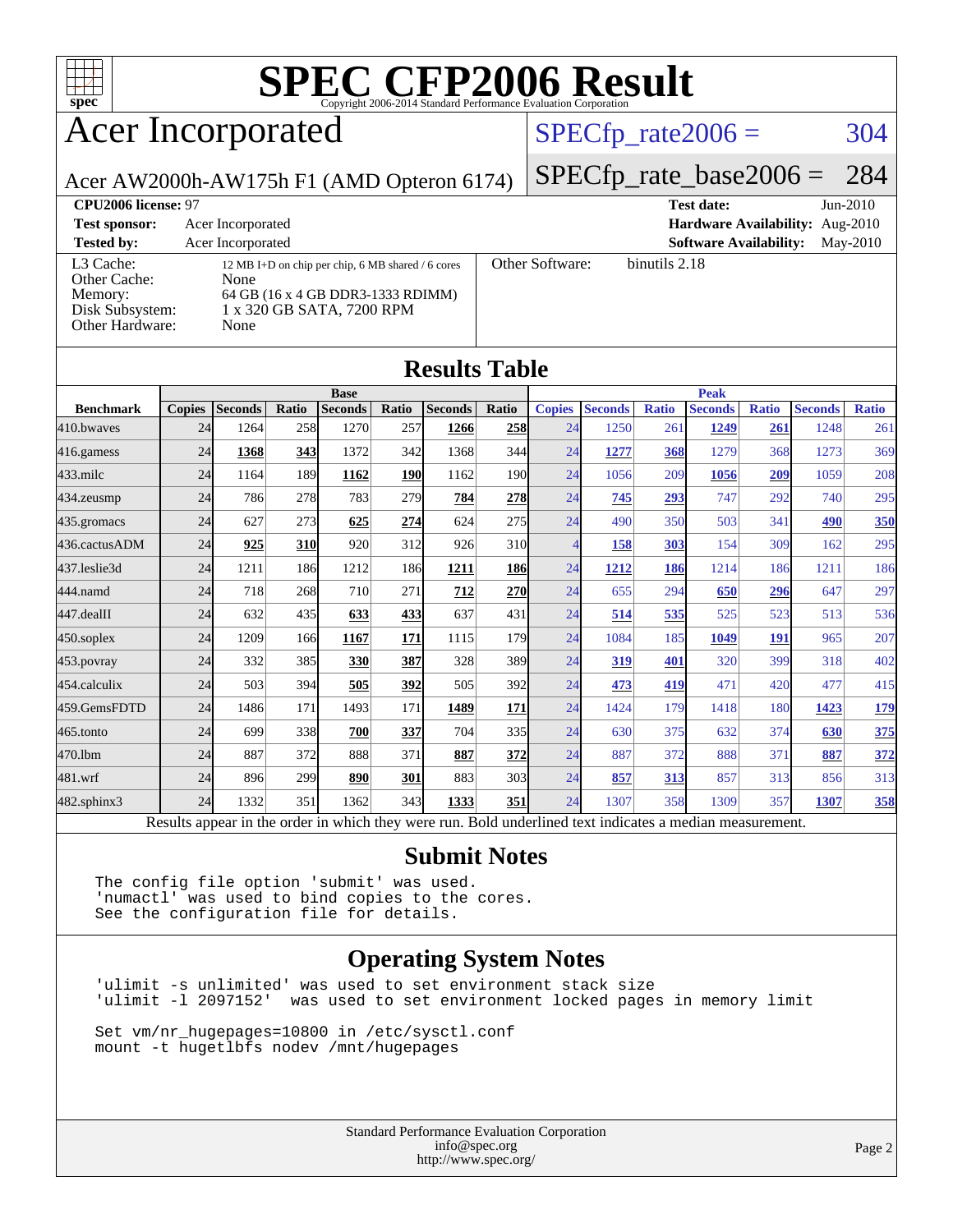

# Acer Incorporated

 $SPECTp_rate2006 = 304$ 

Acer AW2000h-AW175h F1 (AMD Opteron 6174)

[SPECfp\\_rate\\_base2006 =](http://www.spec.org/auto/cpu2006/Docs/result-fields.html#SPECfpratebase2006) 284

**[Test sponsor:](http://www.spec.org/auto/cpu2006/Docs/result-fields.html#Testsponsor)** Acer Incorporated **[Hardware Availability:](http://www.spec.org/auto/cpu2006/Docs/result-fields.html#HardwareAvailability)** Aug-2010

**[CPU2006 license:](http://www.spec.org/auto/cpu2006/Docs/result-fields.html#CPU2006license)** 97 **[Test date:](http://www.spec.org/auto/cpu2006/Docs/result-fields.html#Testdate)** Jun-2010 **[Tested by:](http://www.spec.org/auto/cpu2006/Docs/result-fields.html#Testedby)** Acer Incorporated **[Software Availability:](http://www.spec.org/auto/cpu2006/Docs/result-fields.html#SoftwareAvailability)** May-2010

#### **[General Notes](http://www.spec.org/auto/cpu2006/Docs/result-fields.html#GeneralNotes)**

Environment variables set by runspec before the start of the run: HUGETLB\_LIMIT = "450" LD\_LIBRARY\_PATH = "/usr/cpu2006/amd1002mc-rate-libs-revB/64:/usr/cpu2006/amd1002mc-rate-libs-revB/32" OMP\_NUM\_THREADS = "6"

The x86 Open64 Compiler Suite is only available from (and supported by) AMD at <http://developer.amd.com/cpu/open64>

This result was measured on the Gateway GW2000h-GW175h F1. The Acer AW2000h-AW175h F1 and Gateway GW2000h-GW175h F1 are electronically equivalent.

### **[Base Compiler Invocation](http://www.spec.org/auto/cpu2006/Docs/result-fields.html#BaseCompilerInvocation)**

[C benchmarks](http://www.spec.org/auto/cpu2006/Docs/result-fields.html#Cbenchmarks): [opencc](http://www.spec.org/cpu2006/results/res2010q3/cpu2006-20100715-12406.flags.html#user_CCbase_Fopencc)

[C++ benchmarks:](http://www.spec.org/auto/cpu2006/Docs/result-fields.html#CXXbenchmarks) [openCC](http://www.spec.org/cpu2006/results/res2010q3/cpu2006-20100715-12406.flags.html#user_CXXbase_FopenCC)

[Fortran benchmarks](http://www.spec.org/auto/cpu2006/Docs/result-fields.html#Fortranbenchmarks): [openf95](http://www.spec.org/cpu2006/results/res2010q3/cpu2006-20100715-12406.flags.html#user_FCbase_Fopenf95)

[Benchmarks using both Fortran and C](http://www.spec.org/auto/cpu2006/Docs/result-fields.html#BenchmarksusingbothFortranandC): [opencc](http://www.spec.org/cpu2006/results/res2010q3/cpu2006-20100715-12406.flags.html#user_CC_FCbase_Fopencc) [openf95](http://www.spec.org/cpu2006/results/res2010q3/cpu2006-20100715-12406.flags.html#user_CC_FCbase_Fopenf95)

### **[Base Portability Flags](http://www.spec.org/auto/cpu2006/Docs/result-fields.html#BasePortabilityFlags)**

| 410.bwaves: -DSPEC CPU LP64                           |                                                                |
|-------------------------------------------------------|----------------------------------------------------------------|
| 416.gamess: -DSPEC_CPU_LP64                           |                                                                |
| 433.milc: -DSPEC CPU LP64                             |                                                                |
| 434.zeusmp: - DSPEC_CPU_LP64                          |                                                                |
| 435.gromacs: -DSPEC CPU LP64                          |                                                                |
| 436.cactusADM: -DSPEC CPU LP64 -fno-second-underscore |                                                                |
| 437.leslie3d: -DSPEC CPU LP64                         |                                                                |
| 444.namd: - DSPEC_CPU LP64                            |                                                                |
| 447.dealII: -DSPEC CPU LP64                           |                                                                |
| 450.soplex: -DSPEC_CPU_LP64                           |                                                                |
| 453.povray: -DSPEC_CPU_LP64                           |                                                                |
| 454.calculix: - DSPEC_CPU LP64                        |                                                                |
| 459.GemsFDTD: -DSPEC_CPU_LP64                         |                                                                |
| 465.tonto: - DSPEC CPU LP64                           |                                                                |
| 470.1bm: - DSPEC CPU LP64                             |                                                                |
|                                                       | 481.wrf: -DSPEC_CPU_LP64 -DSPEC_CPU_LINUX -DSPEC_CPU_CASE_FLAG |
| -fno-second-underscore                                |                                                                |
| 482.sphinx3: -DSPEC_CPU_LP64                          |                                                                |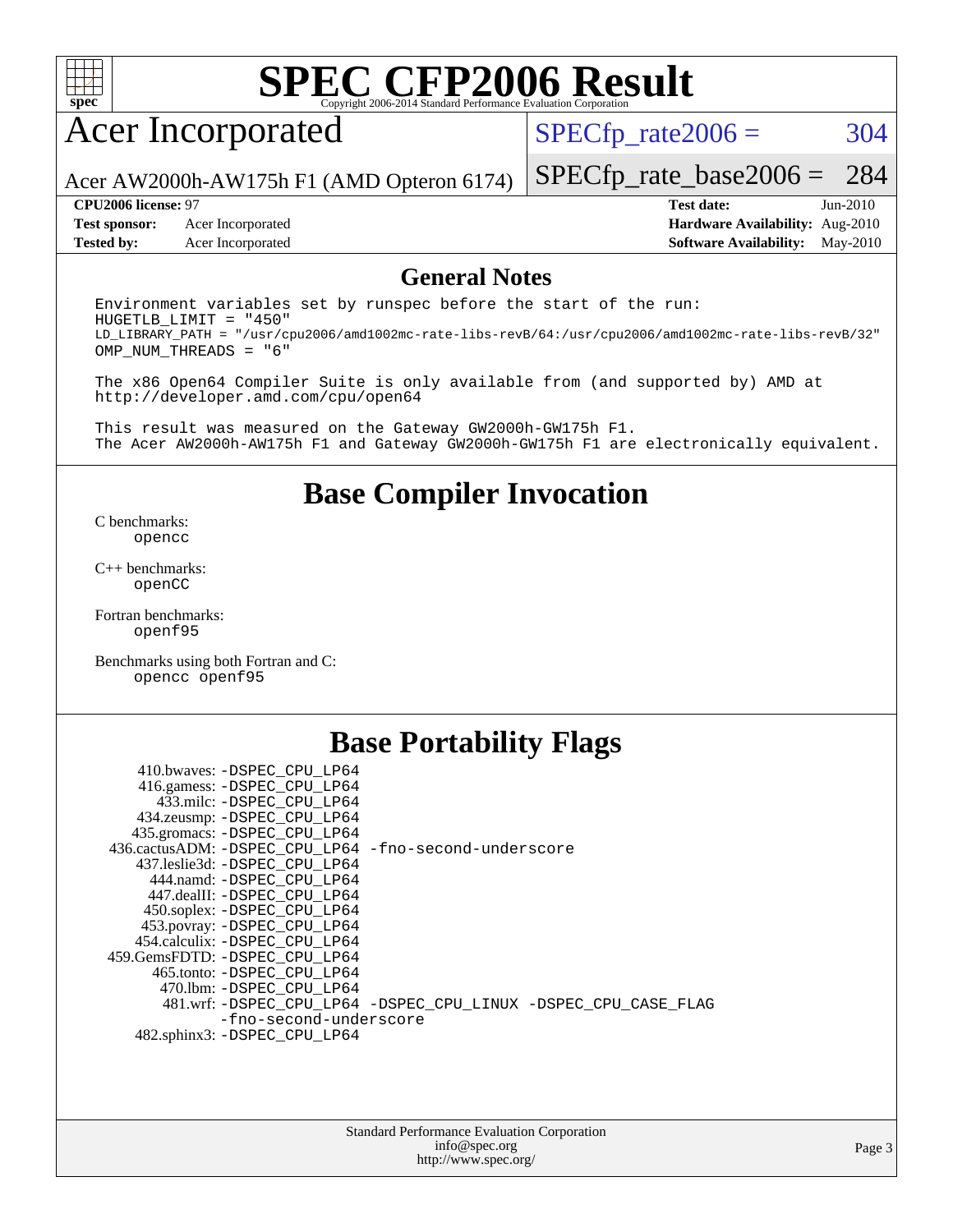

# Acer Incorporated

 $SPECTp_rate2006 = 304$ 

[SPECfp\\_rate\\_base2006 =](http://www.spec.org/auto/cpu2006/Docs/result-fields.html#SPECfpratebase2006) 284

Acer AW2000h-AW175h F1 (AMD Opteron 6174)

**[Test sponsor:](http://www.spec.org/auto/cpu2006/Docs/result-fields.html#Testsponsor)** Acer Incorporated **[Hardware Availability:](http://www.spec.org/auto/cpu2006/Docs/result-fields.html#HardwareAvailability)** Aug-2010 **[Tested by:](http://www.spec.org/auto/cpu2006/Docs/result-fields.html#Testedby)** Acer Incorporated **[Software Availability:](http://www.spec.org/auto/cpu2006/Docs/result-fields.html#SoftwareAvailability)** May-2010

**[CPU2006 license:](http://www.spec.org/auto/cpu2006/Docs/result-fields.html#CPU2006license)** 97 **[Test date:](http://www.spec.org/auto/cpu2006/Docs/result-fields.html#Testdate)** Jun-2010

### **[Base Optimization Flags](http://www.spec.org/auto/cpu2006/Docs/result-fields.html#BaseOptimizationFlags)**

[C benchmarks](http://www.spec.org/auto/cpu2006/Docs/result-fields.html#Cbenchmarks):

[-march=barcelona](http://www.spec.org/cpu2006/results/res2010q3/cpu2006-20100715-12406.flags.html#user_CCbase_F-march_8ea39521cada96f307a04d0b8b9c6ffb) [-mso](http://www.spec.org/cpu2006/results/res2010q3/cpu2006-20100715-12406.flags.html#user_CCbase_F-mso) [-Ofast](http://www.spec.org/cpu2006/results/res2010q3/cpu2006-20100715-12406.flags.html#user_CCbase_F-Ofast) [-OPT:malloc\\_alg=1](http://www.spec.org/cpu2006/results/res2010q3/cpu2006-20100715-12406.flags.html#user_CCbase_F-OPT:malloc_algorithm_58733815edefaa612c2ed769b716daa0) [-HP:bdt=2m](http://www.spec.org/cpu2006/results/res2010q3/cpu2006-20100715-12406.flags.html#user_CCbase_F-HUGEPAGE_99eaea9f74400395f9f16774d1aed5d7)

[C++ benchmarks:](http://www.spec.org/auto/cpu2006/Docs/result-fields.html#CXXbenchmarks)

[-march=barcelona](http://www.spec.org/cpu2006/results/res2010q3/cpu2006-20100715-12406.flags.html#user_CXXbase_F-march_8ea39521cada96f307a04d0b8b9c6ffb) [-mso](http://www.spec.org/cpu2006/results/res2010q3/cpu2006-20100715-12406.flags.html#user_CXXbase_F-mso) [-Ofast](http://www.spec.org/cpu2006/results/res2010q3/cpu2006-20100715-12406.flags.html#user_CXXbase_F-Ofast) [-static](http://www.spec.org/cpu2006/results/res2010q3/cpu2006-20100715-12406.flags.html#user_CXXbase_F-static) [-INLINE:aggressive=on](http://www.spec.org/cpu2006/results/res2010q3/cpu2006-20100715-12406.flags.html#user_CXXbase_F-INLINE:aggressive_e14807c0a1e56a6a83cb25ab07c7ae8a) [-OPT:malloc\\_alg=1](http://www.spec.org/cpu2006/results/res2010q3/cpu2006-20100715-12406.flags.html#user_CXXbase_F-OPT:malloc_algorithm_58733815edefaa612c2ed769b716daa0) [-HP:bdt=2m](http://www.spec.org/cpu2006/results/res2010q3/cpu2006-20100715-12406.flags.html#user_CXXbase_F-HUGEPAGE_99eaea9f74400395f9f16774d1aed5d7)

[Fortran benchmarks](http://www.spec.org/auto/cpu2006/Docs/result-fields.html#Fortranbenchmarks): [-march=barcelona](http://www.spec.org/cpu2006/results/res2010q3/cpu2006-20100715-12406.flags.html#user_FCbase_F-march_8ea39521cada96f307a04d0b8b9c6ffb) [-mso](http://www.spec.org/cpu2006/results/res2010q3/cpu2006-20100715-12406.flags.html#user_FCbase_F-mso) [-Ofast](http://www.spec.org/cpu2006/results/res2010q3/cpu2006-20100715-12406.flags.html#user_FCbase_F-Ofast) [-HP](http://www.spec.org/cpu2006/results/res2010q3/cpu2006-20100715-12406.flags.html#user_FCbase_F-HUGEPAGE_5df7ddc958063186306345596c5e7dc3)

[Benchmarks using both Fortran and C](http://www.spec.org/auto/cpu2006/Docs/result-fields.html#BenchmarksusingbothFortranandC): [-march=barcelona](http://www.spec.org/cpu2006/results/res2010q3/cpu2006-20100715-12406.flags.html#user_CC_FCbase_F-march_8ea39521cada96f307a04d0b8b9c6ffb) [-mso](http://www.spec.org/cpu2006/results/res2010q3/cpu2006-20100715-12406.flags.html#user_CC_FCbase_F-mso) [-Ofast](http://www.spec.org/cpu2006/results/res2010q3/cpu2006-20100715-12406.flags.html#user_CC_FCbase_F-Ofast) [-OPT:malloc\\_alg=1](http://www.spec.org/cpu2006/results/res2010q3/cpu2006-20100715-12406.flags.html#user_CC_FCbase_F-OPT:malloc_algorithm_58733815edefaa612c2ed769b716daa0) [-HP:bdt=2m](http://www.spec.org/cpu2006/results/res2010q3/cpu2006-20100715-12406.flags.html#user_CC_FCbase_F-HUGEPAGE_99eaea9f74400395f9f16774d1aed5d7) [-HP](http://www.spec.org/cpu2006/results/res2010q3/cpu2006-20100715-12406.flags.html#user_CC_FCbase_F-HUGEPAGE_5df7ddc958063186306345596c5e7dc3)

### **[Peak Compiler Invocation](http://www.spec.org/auto/cpu2006/Docs/result-fields.html#PeakCompilerInvocation)**

[C benchmarks](http://www.spec.org/auto/cpu2006/Docs/result-fields.html#Cbenchmarks): [opencc](http://www.spec.org/cpu2006/results/res2010q3/cpu2006-20100715-12406.flags.html#user_CCpeak_Fopencc)

[C++ benchmarks:](http://www.spec.org/auto/cpu2006/Docs/result-fields.html#CXXbenchmarks) [openCC](http://www.spec.org/cpu2006/results/res2010q3/cpu2006-20100715-12406.flags.html#user_CXXpeak_FopenCC)

[Fortran benchmarks](http://www.spec.org/auto/cpu2006/Docs/result-fields.html#Fortranbenchmarks): [openf95](http://www.spec.org/cpu2006/results/res2010q3/cpu2006-20100715-12406.flags.html#user_FCpeak_Fopenf95)

[Benchmarks using both Fortran and C](http://www.spec.org/auto/cpu2006/Docs/result-fields.html#BenchmarksusingbothFortranandC): [opencc](http://www.spec.org/cpu2006/results/res2010q3/cpu2006-20100715-12406.flags.html#user_CC_FCpeak_Fopencc) [openf95](http://www.spec.org/cpu2006/results/res2010q3/cpu2006-20100715-12406.flags.html#user_CC_FCpeak_Fopenf95)

### **[Peak Portability Flags](http://www.spec.org/auto/cpu2006/Docs/result-fields.html#PeakPortabilityFlags)**

| 410.bwaves: -DSPEC CPU LP64<br>416.gamess: - DSPEC_CPU_LP64<br>433.milc: -DSPEC CPU LP64<br>434.zeusmp: - DSPEC_CPU_LP64<br>435.gromacs: -DSPEC_CPU_LP64 |                                                                |
|----------------------------------------------------------------------------------------------------------------------------------------------------------|----------------------------------------------------------------|
| 436.cactusADM: -DSPEC CPU LP64 -fno-second-underscore                                                                                                    |                                                                |
| 437.leslie3d: -DSPEC_CPU LP64                                                                                                                            |                                                                |
| 444.namd: -DSPEC CPU LP64                                                                                                                                |                                                                |
| 453.povray: -DSPEC_CPU_LP64                                                                                                                              |                                                                |
| 454.calculix: -DSPEC CPU LP64                                                                                                                            |                                                                |
| 459.GemsFDTD: -DSPEC CPU LP64                                                                                                                            |                                                                |
| 465.tonto: - DSPEC_CPU LP64                                                                                                                              |                                                                |
| 470.1bm: -DSPEC CPU LP64                                                                                                                                 |                                                                |
|                                                                                                                                                          | 481.wrf: -DSPEC_CPU_LP64 -DSPEC_CPU_LINUX -DSPEC_CPU_CASE_FLAG |
| -fno-second-underscore                                                                                                                                   |                                                                |
| 482.sphinx3: -DSPEC CPU LP64                                                                                                                             |                                                                |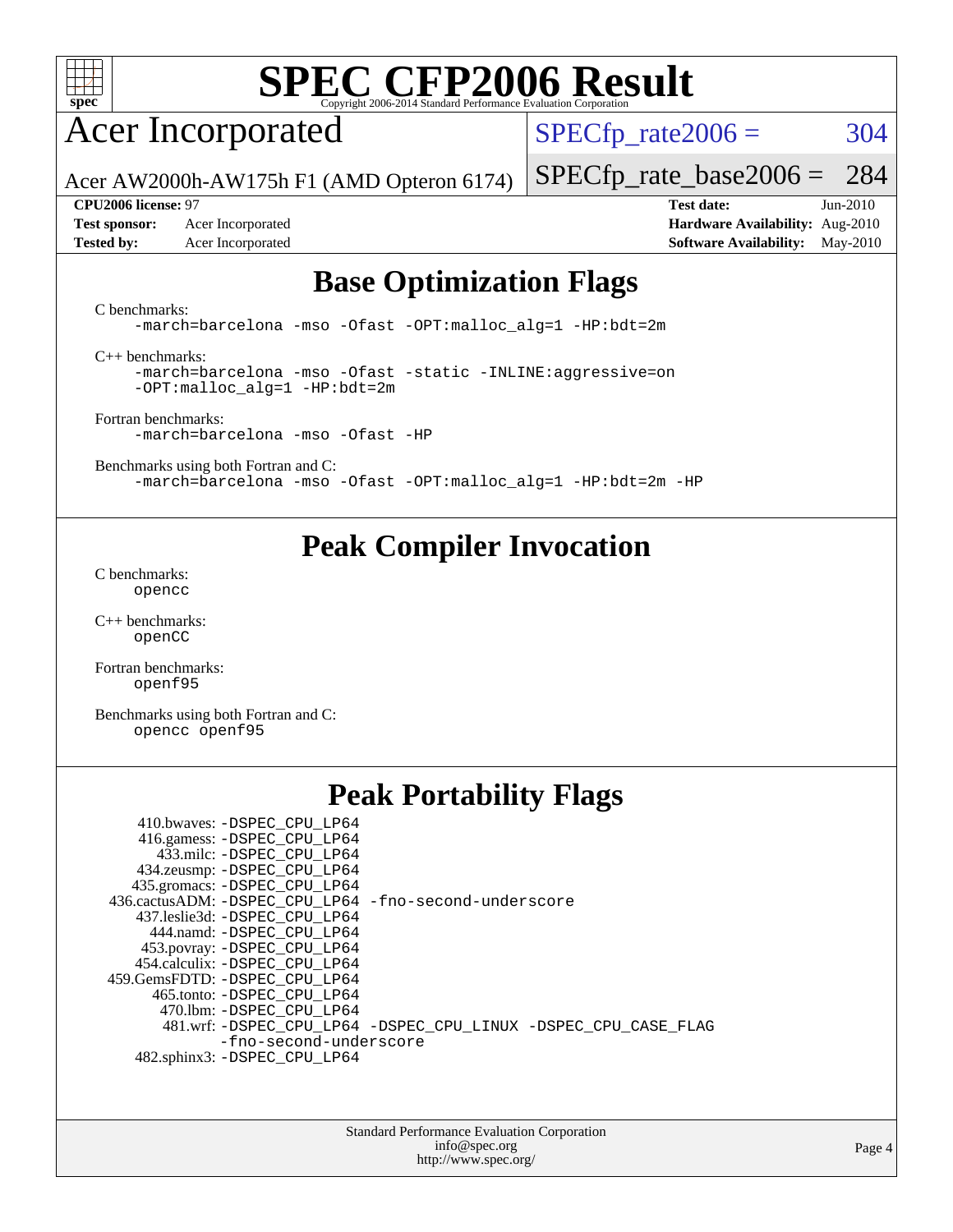

Acer Incorporated

 $SPECTp_rate2006 = 304$ 

[SPECfp\\_rate\\_base2006 =](http://www.spec.org/auto/cpu2006/Docs/result-fields.html#SPECfpratebase2006) 284

Acer AW2000h-AW175h F1 (AMD Opteron 6174)

**[Tested by:](http://www.spec.org/auto/cpu2006/Docs/result-fields.html#Testedby)** Acer Incorporated **[Software Availability:](http://www.spec.org/auto/cpu2006/Docs/result-fields.html#SoftwareAvailability)** May-2010

**[CPU2006 license:](http://www.spec.org/auto/cpu2006/Docs/result-fields.html#CPU2006license)** 97 **[Test date:](http://www.spec.org/auto/cpu2006/Docs/result-fields.html#Testdate)** Jun-2010 **[Test sponsor:](http://www.spec.org/auto/cpu2006/Docs/result-fields.html#Testsponsor)** Acer Incorporated **[Hardware Availability:](http://www.spec.org/auto/cpu2006/Docs/result-fields.html#HardwareAvailability)** Aug-2010

## **[Peak Optimization Flags](http://www.spec.org/auto/cpu2006/Docs/result-fields.html#PeakOptimizationFlags)**

[C benchmarks](http://www.spec.org/auto/cpu2006/Docs/result-fields.html#Cbenchmarks):

 433.milc: [-march=barcelona](http://www.spec.org/cpu2006/results/res2010q3/cpu2006-20100715-12406.flags.html#user_peakCCLD433_milc_F-march_8ea39521cada96f307a04d0b8b9c6ffb) [-mso](http://www.spec.org/cpu2006/results/res2010q3/cpu2006-20100715-12406.flags.html#user_peakCCLD433_milc_F-mso) [-Ofast](http://www.spec.org/cpu2006/results/res2010q3/cpu2006-20100715-12406.flags.html#user_peakCOPTIMIZE433_milc_F-Ofast) [-CG:movnti=1](http://www.spec.org/cpu2006/results/res2010q3/cpu2006-20100715-12406.flags.html#user_peakCOPTIMIZE433_milc_F-CG:movnti_c5191dc1f6da57382570e339f0143b6b) [-CG:local\\_sched\\_alg=1](http://www.spec.org/cpu2006/results/res2010q3/cpu2006-20100715-12406.flags.html#user_peakCOPTIMIZE433_milc_F-CG:local_sched_alg_2175ca61f1a2717f1ec57b14995b9e7a) [-CG:locs\\_shallow\\_depth=1](http://www.spec.org/cpu2006/results/res2010q3/cpu2006-20100715-12406.flags.html#user_peakCOPTIMIZE433_milc_F-CG:locs_shallow_depth_ec0a53d3def1c53dcd5985fc16cc23f2) [-HP:bdt=2m:heap=2m](http://www.spec.org/cpu2006/results/res2010q3/cpu2006-20100715-12406.flags.html#user_peakCOPTIMIZE433_milc_F-HUGEPAGE_855e97383b49831f390a2af16fe7202f) [-LNO:prefetch=3](http://www.spec.org/cpu2006/results/res2010q3/cpu2006-20100715-12406.flags.html#user_peakCOPTIMIZE433_milc_F-LNO:prefetch_73b5a9400a8f80d6e23f06aa34f07c5f)

 $470$ .lbm: basepeak = yes

 482.sphinx3: [-march=barcelona](http://www.spec.org/cpu2006/results/res2010q3/cpu2006-20100715-12406.flags.html#user_peakCCLD482_sphinx3_F-march_8ea39521cada96f307a04d0b8b9c6ffb) [-mso](http://www.spec.org/cpu2006/results/res2010q3/cpu2006-20100715-12406.flags.html#user_peakCCLD482_sphinx3_F-mso) [-fb\\_create fbdata](http://www.spec.org/cpu2006/results/res2010q3/cpu2006-20100715-12406.flags.html#user_peakPASS1_CFLAGSPASS1_LDFLAGS482_sphinx3_F-fb_create_filename)(pass 1) [-fb\\_opt fbdata](http://www.spec.org/cpu2006/results/res2010q3/cpu2006-20100715-12406.flags.html#user_peakPASS2_CFLAGSPASS2_LDFLAGS482_sphinx3_F-fb_opt_filename)(pass 2) [-Ofast](http://www.spec.org/cpu2006/results/res2010q3/cpu2006-20100715-12406.flags.html#user_peakCOPTIMIZE482_sphinx3_F-Ofast) [-OPT:malloc\\_alg=2](http://www.spec.org/cpu2006/results/res2010q3/cpu2006-20100715-12406.flags.html#user_peakCOPTIMIZE482_sphinx3_F-OPT:malloc_algorithm_e62903d0840423b2a5cd674766328c33) [-CG:sse\\_cse\\_regs=0](http://www.spec.org/cpu2006/results/res2010q3/cpu2006-20100715-12406.flags.html#user_peakCOPTIMIZE482_sphinx3_F-CG:sse_cse_regs_7df8d7006fcaae90aa34e4c541216ae1) [-CG:locs\\_shallow\\_depth=1](http://www.spec.org/cpu2006/results/res2010q3/cpu2006-20100715-12406.flags.html#user_peakCOPTIMIZE482_sphinx3_F-CG:locs_shallow_depth_ec0a53d3def1c53dcd5985fc16cc23f2) [-CG:cmp\\_peep=on](http://www.spec.org/cpu2006/results/res2010q3/cpu2006-20100715-12406.flags.html#user_peakCOPTIMIZE482_sphinx3_F-CG:cmp_peep_ab90c979e95bee1f1f617a32622424ed) [-CG:local\\_sched\\_alg=1](http://www.spec.org/cpu2006/results/res2010q3/cpu2006-20100715-12406.flags.html#user_peakCOPTIMIZE482_sphinx3_F-CG:local_sched_alg_2175ca61f1a2717f1ec57b14995b9e7a) [-INLINE:aggressive=on](http://www.spec.org/cpu2006/results/res2010q3/cpu2006-20100715-12406.flags.html#user_peakCOPTIMIZE482_sphinx3_F-INLINE:aggressive_e14807c0a1e56a6a83cb25ab07c7ae8a)

[C++ benchmarks:](http://www.spec.org/auto/cpu2006/Docs/result-fields.html#CXXbenchmarks)

 444.namd: [-march=barcelona](http://www.spec.org/cpu2006/results/res2010q3/cpu2006-20100715-12406.flags.html#user_peakCXXLD444_namd_F-march_8ea39521cada96f307a04d0b8b9c6ffb) [-mso](http://www.spec.org/cpu2006/results/res2010q3/cpu2006-20100715-12406.flags.html#user_peakCXXLD444_namd_F-mso) [-fb\\_create fbdata](http://www.spec.org/cpu2006/results/res2010q3/cpu2006-20100715-12406.flags.html#user_peakPASS1_CXXFLAGSPASS1_LDFLAGS444_namd_F-fb_create_filename)(pass 1) [-fb\\_opt fbdata](http://www.spec.org/cpu2006/results/res2010q3/cpu2006-20100715-12406.flags.html#user_peakPASS2_CXXFLAGSPASS2_LDFLAGS444_namd_F-fb_opt_filename)(pass 2) [-Ofast](http://www.spec.org/cpu2006/results/res2010q3/cpu2006-20100715-12406.flags.html#user_peakCXXOPTIMIZE444_namd_F-Ofast) [-LNO:ignore\\_feedback=off](http://www.spec.org/cpu2006/results/res2010q3/cpu2006-20100715-12406.flags.html#user_peakCXXOPTIMIZE444_namd_F-LNO:ignore_feedback_1d6d06f39185b277a955c10dfd0a9a73) [-CG:local\\_sched\\_alg=2](http://www.spec.org/cpu2006/results/res2010q3/cpu2006-20100715-12406.flags.html#user_peakCXXOPTIMIZE444_namd_F-CG:local_sched_alg_7e9cde87db6e5e7117cdd873e1f958ca) [-CG:load\\_exe=0](http://www.spec.org/cpu2006/results/res2010q3/cpu2006-20100715-12406.flags.html#user_peakCXXOPTIMIZE444_namd_F-CG:load_exe_274d025dc8e91b4834366e9e44cd78e3) [-CG:compute\\_to=on](http://www.spec.org/cpu2006/results/res2010q3/cpu2006-20100715-12406.flags.html#user_peakCXXOPTIMIZE444_namd_F-CG:compute_to_596c30b399a79f0675b006ae34a185eb) [-OPT:unroll\\_size=256](http://www.spec.org/cpu2006/results/res2010q3/cpu2006-20100715-12406.flags.html#user_peakCXXOPTIMIZE444_namd_F-OPT:unroll_size_dfa492f42f50f580c3837c8b22d14f27) [-fno-exceptions](http://www.spec.org/cpu2006/results/res2010q3/cpu2006-20100715-12406.flags.html#user_peakCXXOPTIMIZE444_namd_F-fexceptions) [-HP:bdt=2m:heap=2m](http://www.spec.org/cpu2006/results/res2010q3/cpu2006-20100715-12406.flags.html#user_peakCXXOPTIMIZE444_namd_F-HUGEPAGE_855e97383b49831f390a2af16fe7202f)

 447.dealII: [-march=barcelona](http://www.spec.org/cpu2006/results/res2010q3/cpu2006-20100715-12406.flags.html#user_peakCXXLD447_dealII_F-march_8ea39521cada96f307a04d0b8b9c6ffb) [-mso](http://www.spec.org/cpu2006/results/res2010q3/cpu2006-20100715-12406.flags.html#user_peakCXXLD447_dealII_F-mso) [-Ofast](http://www.spec.org/cpu2006/results/res2010q3/cpu2006-20100715-12406.flags.html#user_peakCXXOPTIMIZE447_dealII_F-Ofast) [-static](http://www.spec.org/cpu2006/results/res2010q3/cpu2006-20100715-12406.flags.html#user_peakCXXOPTIMIZE447_dealII_F-static) [-INLINE:aggressive=on](http://www.spec.org/cpu2006/results/res2010q3/cpu2006-20100715-12406.flags.html#user_peakCXXOPTIMIZE447_dealII_F-INLINE:aggressive_e14807c0a1e56a6a83cb25ab07c7ae8a) [-LNO:opt=0](http://www.spec.org/cpu2006/results/res2010q3/cpu2006-20100715-12406.flags.html#user_peakCXXOPTIMIZE447_dealII_F-LNO:opt_b91e8b13d06f45039299c6496cc69a5f) [-fno-emit-exceptions](http://www.spec.org/cpu2006/results/res2010q3/cpu2006-20100715-12406.flags.html#user_peakCXXOPTIMIZE447_dealII_F-fno-emit-exceptions) [-m32](http://www.spec.org/cpu2006/results/res2010q3/cpu2006-20100715-12406.flags.html#user_peakCXXOPTIMIZE447_dealII_F-m32) [-OPT:unroll\\_times\\_max=8](http://www.spec.org/cpu2006/results/res2010q3/cpu2006-20100715-12406.flags.html#user_peakCXXOPTIMIZE447_dealII_F-OPT:unroll_times_max_1ad8852298ca2c36a68b2d007aae0e22) [-OPT:unroll\\_size=256](http://www.spec.org/cpu2006/results/res2010q3/cpu2006-20100715-12406.flags.html#user_peakCXXOPTIMIZE447_dealII_F-OPT:unroll_size_dfa492f42f50f580c3837c8b22d14f27) [-OPT:unroll\\_level=2](http://www.spec.org/cpu2006/results/res2010q3/cpu2006-20100715-12406.flags.html#user_peakCXXOPTIMIZE447_dealII_F-OPT:unroll_level_2cd767e66711a193dd7aad8ffe1e4d20) [-HP:bdt=2m:heap=2m](http://www.spec.org/cpu2006/results/res2010q3/cpu2006-20100715-12406.flags.html#user_peakCXXOPTIMIZE447_dealII_F-HUGEPAGE_855e97383b49831f390a2af16fe7202f) [-GRA:unspill=on](http://www.spec.org/cpu2006/results/res2010q3/cpu2006-20100715-12406.flags.html#user_peakCXXOPTIMIZE447_dealII_F-GRA:unspill_1a6c98043856890311246be72b057593) [-CG:cmp\\_peep=on](http://www.spec.org/cpu2006/results/res2010q3/cpu2006-20100715-12406.flags.html#user_peakCXXOPTIMIZE447_dealII_F-CG:cmp_peep_ab90c979e95bee1f1f617a32622424ed) [-TENV:frame\\_pointer=off](http://www.spec.org/cpu2006/results/res2010q3/cpu2006-20100715-12406.flags.html#user_peakCXXOPTIMIZE447_dealII_F-TENV:frame_pointer_2e92068e13bfe2cecb58286df627594f)

 450.soplex: [-march=barcelona](http://www.spec.org/cpu2006/results/res2010q3/cpu2006-20100715-12406.flags.html#user_peakCXXLD450_soplex_F-march_8ea39521cada96f307a04d0b8b9c6ffb) [-mso](http://www.spec.org/cpu2006/results/res2010q3/cpu2006-20100715-12406.flags.html#user_peakCXXLD450_soplex_F-mso) [-fb\\_create fbdata](http://www.spec.org/cpu2006/results/res2010q3/cpu2006-20100715-12406.flags.html#user_peakPASS1_CXXFLAGSPASS1_LDFLAGS450_soplex_F-fb_create_filename)(pass 1)  $-fb$  opt fbdata(pass 2) [-O3](http://www.spec.org/cpu2006/results/res2010q3/cpu2006-20100715-12406.flags.html#user_peakCXXOPTIMIZE450_soplex_F-O3) [-INLINE:aggressive=on](http://www.spec.org/cpu2006/results/res2010q3/cpu2006-20100715-12406.flags.html#user_peakCXXOPTIMIZE450_soplex_F-INLINE:aggressive_e14807c0a1e56a6a83cb25ab07c7ae8a) [-OPT:IEEE\\_arith=3](http://www.spec.org/cpu2006/results/res2010q3/cpu2006-20100715-12406.flags.html#user_peakCXXOPTIMIZE450_soplex_F-OPT:IEEE_arith_deed7f378bba536bb15e5525c2cfff5d) [-OPT:IEEE\\_NaN\\_Inf=off](http://www.spec.org/cpu2006/results/res2010q3/cpu2006-20100715-12406.flags.html#user_peakCXXOPTIMIZE450_soplex_F-OPT:IEEE_NaN_Inf_a80561cd0dc061d93d55cc50467065f5) [-OPT:fold\\_unsigned\\_relops=on](http://www.spec.org/cpu2006/results/res2010q3/cpu2006-20100715-12406.flags.html#user_peakCXXOPTIMIZE450_soplex_F-OPT:fold_unsigned_relops_3472896f4df6f05453f457c244d9ad64) [-OPT:malloc\\_alg=1](http://www.spec.org/cpu2006/results/res2010q3/cpu2006-20100715-12406.flags.html#user_peakCXXOPTIMIZE450_soplex_F-OPT:malloc_algorithm_58733815edefaa612c2ed769b716daa0) [-CG:load\\_exe=0](http://www.spec.org/cpu2006/results/res2010q3/cpu2006-20100715-12406.flags.html#user_peakCXXOPTIMIZE450_soplex_F-CG:load_exe_274d025dc8e91b4834366e9e44cd78e3) [-fno-exceptions](http://www.spec.org/cpu2006/results/res2010q3/cpu2006-20100715-12406.flags.html#user_peakCXXOPTIMIZE450_soplex_F-fexceptions) [-m32](http://www.spec.org/cpu2006/results/res2010q3/cpu2006-20100715-12406.flags.html#user_peakCXXOPTIMIZE450_soplex_F-m32) [-HP:bdt=2m](http://www.spec.org/cpu2006/results/res2010q3/cpu2006-20100715-12406.flags.html#user_peakCXXOPTIMIZE450_soplex_F-HUGEPAGE_99eaea9f74400395f9f16774d1aed5d7)

 453.povray: [-march=barcelona](http://www.spec.org/cpu2006/results/res2010q3/cpu2006-20100715-12406.flags.html#user_peakCXXLD453_povray_F-march_8ea39521cada96f307a04d0b8b9c6ffb) [-mso](http://www.spec.org/cpu2006/results/res2010q3/cpu2006-20100715-12406.flags.html#user_peakCXXLD453_povray_F-mso) [-fb\\_create fbdata](http://www.spec.org/cpu2006/results/res2010q3/cpu2006-20100715-12406.flags.html#user_peakPASS1_CXXFLAGSPASS1_LDFLAGS453_povray_F-fb_create_filename)(pass 1) -fb opt fbdata(pass 2) [-Ofast](http://www.spec.org/cpu2006/results/res2010q3/cpu2006-20100715-12406.flags.html#user_peakCXXOPTIMIZE453_povray_F-Ofast) [-INLINE:aggressive=on](http://www.spec.org/cpu2006/results/res2010q3/cpu2006-20100715-12406.flags.html#user_peakCXXOPTIMIZE453_povray_F-INLINE:aggressive_e14807c0a1e56a6a83cb25ab07c7ae8a)

[Fortran benchmarks](http://www.spec.org/auto/cpu2006/Docs/result-fields.html#Fortranbenchmarks):

 410.bwaves: [-march=barcelona](http://www.spec.org/cpu2006/results/res2010q3/cpu2006-20100715-12406.flags.html#user_peakFCLD410_bwaves_F-march_8ea39521cada96f307a04d0b8b9c6ffb) [-mso](http://www.spec.org/cpu2006/results/res2010q3/cpu2006-20100715-12406.flags.html#user_peakFCLD410_bwaves_F-mso) [-O3](http://www.spec.org/cpu2006/results/res2010q3/cpu2006-20100715-12406.flags.html#user_peakFOPTIMIZE410_bwaves_F-O3) [-OPT:Ofast](http://www.spec.org/cpu2006/results/res2010q3/cpu2006-20100715-12406.flags.html#user_peakFOPTIMIZE410_bwaves_F-OPT:Ofast) [-OPT:treeheight=on](http://www.spec.org/cpu2006/results/res2010q3/cpu2006-20100715-12406.flags.html#user_peakFOPTIMIZE410_bwaves_F-OPT:treeheight_cfc70e9aefb9f92101ba198ff7377f7c) [-LNO:blocking=off](http://www.spec.org/cpu2006/results/res2010q3/cpu2006-20100715-12406.flags.html#user_peakFOPTIMIZE410_bwaves_F-LNO:blocking_806f5758a3ec85ed57cd5625787129f2) [-LNO:prefetch\\_ahead=5](http://www.spec.org/cpu2006/results/res2010q3/cpu2006-20100715-12406.flags.html#user_peakFOPTIMIZE410_bwaves_F-LNO:prefetch_ahead_c59c70d489a430be6e6f849be2b84ce8) [-LNO:ignore\\_feedback=off](http://www.spec.org/cpu2006/results/res2010q3/cpu2006-20100715-12406.flags.html#user_peakFOPTIMIZE410_bwaves_F-LNO:ignore_feedback_1d6d06f39185b277a955c10dfd0a9a73) [-WOPT:aggstr=0](http://www.spec.org/cpu2006/results/res2010q3/cpu2006-20100715-12406.flags.html#user_peakFOPTIMIZE410_bwaves_F-WOPT:aggstr_e9f678663e612582e440992a3901d0b4) [-HP:bdt=2m:heap=2m](http://www.spec.org/cpu2006/results/res2010q3/cpu2006-20100715-12406.flags.html#user_peakFOPTIMIZE410_bwaves_F-HUGEPAGE_855e97383b49831f390a2af16fe7202f) [-CG:cmp\\_peep=on](http://www.spec.org/cpu2006/results/res2010q3/cpu2006-20100715-12406.flags.html#user_peakFOPTIMIZE410_bwaves_F-CG:cmp_peep_ab90c979e95bee1f1f617a32622424ed)

 416.gamess: [-march=barcelona](http://www.spec.org/cpu2006/results/res2010q3/cpu2006-20100715-12406.flags.html#user_peakFCLD416_gamess_F-march_8ea39521cada96f307a04d0b8b9c6ffb) [-mso](http://www.spec.org/cpu2006/results/res2010q3/cpu2006-20100715-12406.flags.html#user_peakFCLD416_gamess_F-mso) [-fb\\_create fbdata](http://www.spec.org/cpu2006/results/res2010q3/cpu2006-20100715-12406.flags.html#user_peakPASS1_FFLAGSPASS1_LDFLAGS416_gamess_F-fb_create_filename)(pass 1) [-fb\\_opt fbdata](http://www.spec.org/cpu2006/results/res2010q3/cpu2006-20100715-12406.flags.html#user_peakPASS2_FFLAGSPASS2_LDFLAGS416_gamess_F-fb_opt_filename)(pass 2) [-O3](http://www.spec.org/cpu2006/results/res2010q3/cpu2006-20100715-12406.flags.html#user_peakFOPTIMIZE416_gamess_F-O3) [-LNO:fu=6](http://www.spec.org/cpu2006/results/res2010q3/cpu2006-20100715-12406.flags.html#user_peakFOPTIMIZE416_gamess_F-LNO:full_unroll_3286c2d175e5cd3c391f9ebb1917057c) [-LNO:blocking=0](http://www.spec.org/cpu2006/results/res2010q3/cpu2006-20100715-12406.flags.html#user_peakFOPTIMIZE416_gamess_F-LNO:blocking_f05bf6a7a6c1d0fdc72c448778ff5994) [-LNO:prefetch=0](http://www.spec.org/cpu2006/results/res2010q3/cpu2006-20100715-12406.flags.html#user_peakFOPTIMIZE416_gamess_F-LNO:prefetch_697fbd9f9feab3edac5397fc7beec995) [-OPT:Ofast](http://www.spec.org/cpu2006/results/res2010q3/cpu2006-20100715-12406.flags.html#user_peakFOPTIMIZE416_gamess_F-OPT:Ofast) [-OPT:ro=3](http://www.spec.org/cpu2006/results/res2010q3/cpu2006-20100715-12406.flags.html#user_peakFOPTIMIZE416_gamess_F-OPT:ro_df424ac2b688fef46f512566ef2e1c44) [-OPT:unroll\\_size=256](http://www.spec.org/cpu2006/results/res2010q3/cpu2006-20100715-12406.flags.html#user_peakFOPTIMIZE416_gamess_F-OPT:unroll_size_dfa492f42f50f580c3837c8b22d14f27) [-HP:bdt=2m:heap=2m](http://www.spec.org/cpu2006/results/res2010q3/cpu2006-20100715-12406.flags.html#user_peakFOPTIMIZE416_gamess_F-HUGEPAGE_855e97383b49831f390a2af16fe7202f)

```
 434.zeusmp: -march=barcelona -mso -Ofast -LNO:blocking=off
-LNO:interchange=off -OPT:treeheight=on -OPT:unroll_size=256
-CG:cmp_peep=on -GRA:prioritize_by_density=on -HP
```
Continued on next page